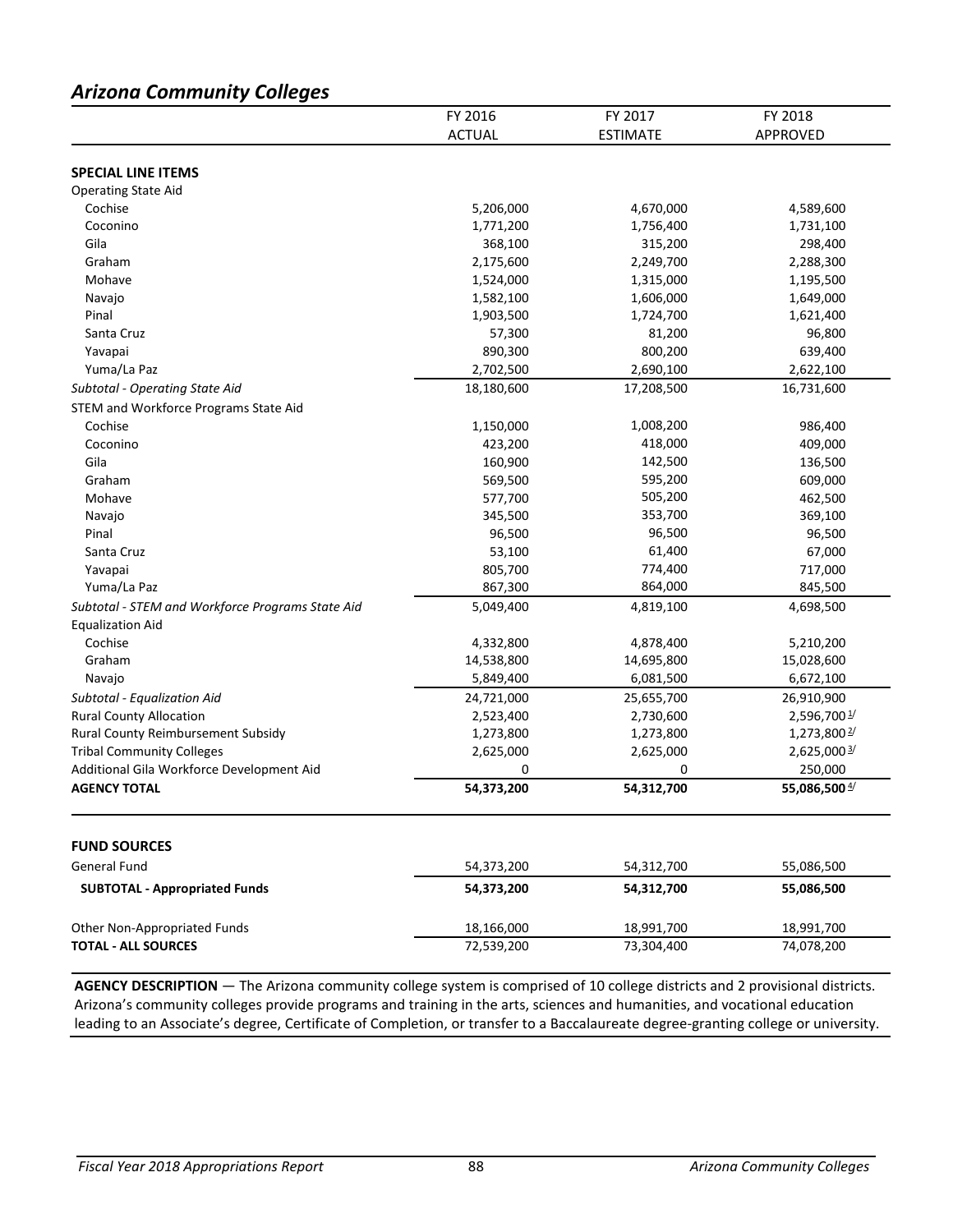#### *Operating State Aid*

The budget includes \$16,731,600 from the General Fund in FY 2018 for Operating State Aid. This amount funds the following adjustments:

#### **Enrollment Changes**

The budget includes a decrease of \$(476,900) from the General Fund in FY 2018 to fund the statutory formula for Operating State Aid.

This amount funds statutory formula costs for a (830), or (2.8%), decrease in Full Time Student Equivalent (FTSE) students in rural community colleges *(see Table 1).* The (830) net FTSE decrease consists of a (790) FTSE decrease in non-dual enrollment students and a (40) FTSE decrease in dual enrollment students. A.R.S. § 15-1466.01 requires dual enrollment students be funded at 50% for state aid purposes. Dual enrollment refers to high school students who are enrolled in community college courses for both high school and community college credit.

As permanent law, the FY 2016 Higher Education Budget Reconciliation Bill (BRB) (Laws 2015, Chapter 16) eliminated Operating State Aid for Maricopa and Pima. The FY 2018 Higher Education BRB (Laws 2017, Chapter 310), however, restores Maricopa and Pima County's eligibility for Operating State Aid in permanent law. A session law provision, however, suspends the formula for FY 2018. Maricopa and Pima County will receive no Operating State Aid in FY 2018.

The full formula funding for Maricopa and Pima County cannot be calculated for FY 2018. The Operating State Aid formula adjusts the prior year's appropriation based on the changes in FSTE enrollment count. Maricopa and Pima County have not received Operating State Aid since FY 2015.

*Background* – With the exception of Maricopa and Pima, the Operating State Aid Special Line Items provide each community college district with funds for continuing operating and maintenance expenses pursuant to A.R.S. § 15-1466. The Operating State Aid formula adjusts state aid in an amount that reflects changes in the FTSE enrollment count. This enrollment adjustment is

### **Table 1**

**Community College Enrollment**

| <b>District</b> | FY 2015<br><b>FTSE</b> | <b>FY 2016</b><br><b>FTSE</b> | Percentage<br>Change |
|-----------------|------------------------|-------------------------------|----------------------|
|                 |                        |                               |                      |
| Cochise         | 6,338                  | 6,195                         | (2.3)%               |
| Coconino        | 2,066                  | 2,007                         | (2.9)%               |
| Gila            | 702                    | 667                           | (5.0)%               |
| Graham          | 2,897                  | 2,951                         | 1.9%                 |
| Mohave          | 2,554                  | 2,347                         | (8.1)%               |
| Navajo          | 1,853                  | 1,940                         | 4.7%                 |
| Pinal           | 4,069                  | 3,900                         | (4.2)%               |
| Santa Cruz      | 293                    | 319                           | 8.9%                 |
| Yavapai         | 3,849                  | 3,585                         | (6.9)%               |
| Yuma/La Paz     | 5,433                  | 5,313                         | (2.2)%               |
| Total           | 30.054                 | 29.224                        | (2.8)%               |

calculated by multiplying the change in the most recent year's actual FTSE for each district by the average state aid per FTSE appropriated in the current fiscal year. *(For FY 2018, the last actual FTSE data was from FY 2016.)*

### *STEM and Workforce Programs State Aid*

The budget includes \$4,698,500 from the General Fund in FY 2018 for Science, Technology, Engineering and Mathematics (STEM) and Workforce Programs State Aid (formerly Capital Outlay State Aid). This amount funds the following adjustments:

#### **Enrollment Changes**

The budget includes a decrease of \$(120,600) from the General Fund in FY 2018 to fund STEM and Workforce Programs State Aid.

As permanent law, the FY 2016 Higher Education BRB eliminated STEM and Workforce Program State Aid for Maricopa and Pima County. The FY 2018 Higher Education BRB, however, restores eligibility for STEM and Workforce Programs State Aid funding for Maricopa and Pima County in permanent law. As session law, however, the FY 2018 Higher Education BRB suspends the program's funding formula for FY 2018 and instead funds the amounts specified in the General Appropriation Act, which total to \$4,698,500, and includes no funding for Maricopa and Pima.

4/ General Appropriation Act funds are appropriated as District-by-District Special Line Items.

 $\mathcal{L}=\mathcal{L}$ 1/ A.R.S. § 15-1469.01 provides that the General Fund will pay the initial cost of students attending community colleges who are from counties that are not part of an established community college district, and then the state will withhold these counties' sales tax revenues to offset that cost. In FY 2018, that amount is estimated to be \$2,596,700. Because this appropriation is in permanent statute, it is not included in the General Appropriation Act.

<sup>2/</sup> Of the \$1,273,800 appropriated to the Rural County Reimbursement Subsidy line item, Apache County receives \$699,300 and Greenlee County receives \$574,500. (General Appropriation Act footnote)

<sup>3/</sup> A.R.S. § 42-5031.01 directs the State Treasurer to annually transmit to the tribal colleges 10% of Transaction Privilege Tax (TPT) revenues collected from sources located on the reservation, or \$1,750,000, whichever is less, as well as 5% of TPT revenues collected on the reservation, or \$875,000, whichever is less, to a technical college on the same reservation. Because this appropriation is in permanent statute, it is not included in the General Appropriation Act.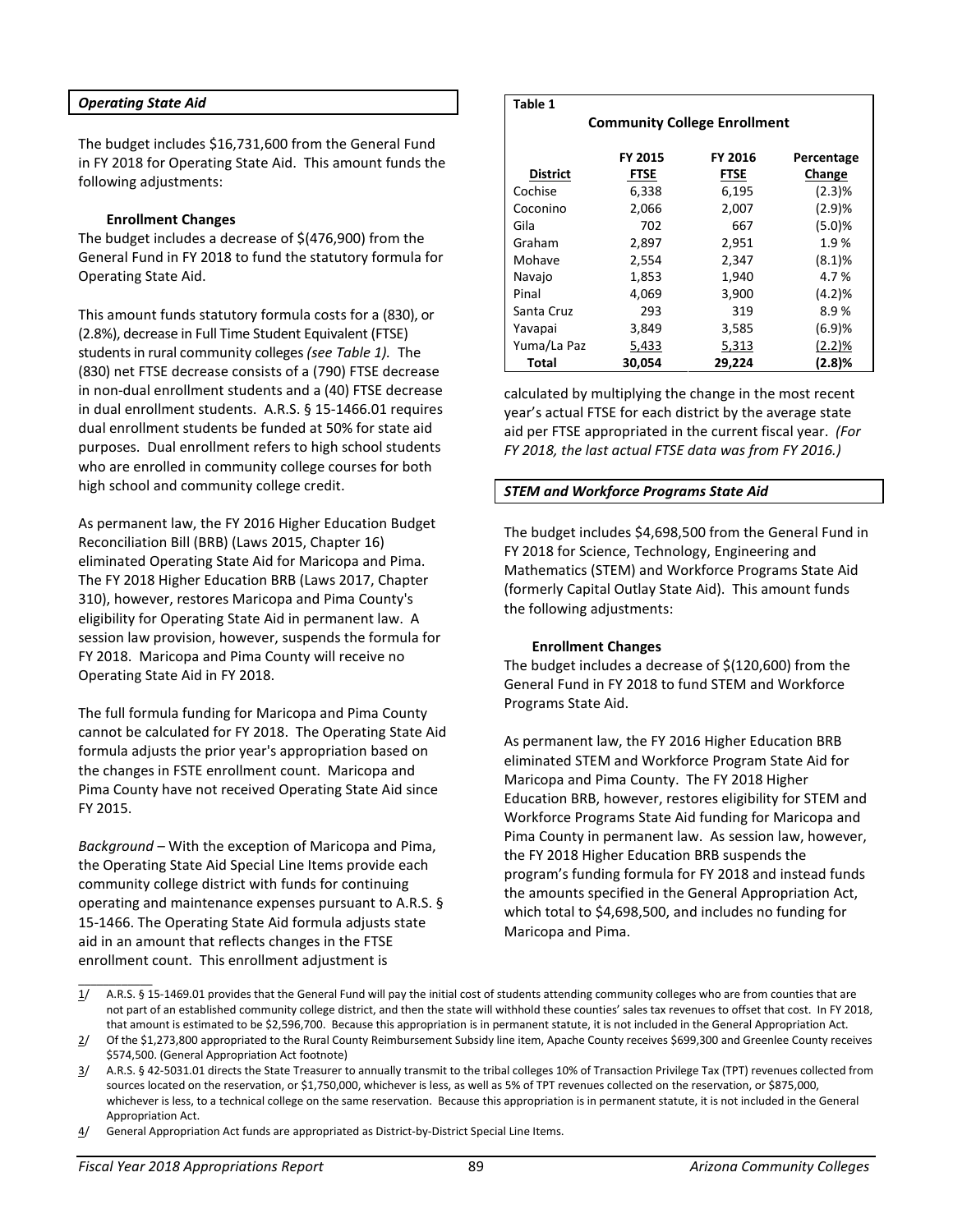The budget continues to fully fund the STEM and Workforce Program State Aid formula for all rural districts except for Pinal, which has been kept flat at \$96,500. If Pinal was fully funded, it would cost an additional \$714,100. If the formula were fully funded, Maricopa would receive \$11,125,400 and Pima would receive \$2,440,200 in FY 2018.

*Background* – The STEM and Workforce Programs Special Line Items provide the community college districts with funds for partnerships, faculty, technology equipment, student services, facilities, and property needs pursuant to A.R.S. § 15-1464.

The STEM and Workforce Programs State Aid formula provides per capita funding to districts based on the district's size and the most recent year's actual audited FTSE. The statutory formula provides \$210 per FTSE for districts with 5,000 or less FTSE or \$160 per FTSE for districts with greater than 5,000 FTSE.

### *Equalization Aid*

The budget includes \$26,910,900 from the General Fund in FY 2018 for Equalization Aid. This amount funds the following adjustments:

### **Property Value Changes**

The budget includes an increase of \$1,255,200 from the General Fund in FY 2018 to reflect increased formula costs for funding Equalization Aid due to assessed valuation changes. Detail of specific district changes is shown in *Table 2*.

| Table 2                                     |              |                    |                |  |  |  |  |
|---------------------------------------------|--------------|--------------------|----------------|--|--|--|--|
| <b>FY 2018 Equalization Funding Changes</b> |              |                    |                |  |  |  |  |
|                                             |              |                    |                |  |  |  |  |
|                                             |              | Year-over-         |                |  |  |  |  |
| <b>District</b>                             | FY 2017      | <b>Year Change</b> | <b>FY 2018</b> |  |  |  |  |
| Cochise                                     | \$4,878,400  | \$331,800          | \$5,210,200    |  |  |  |  |
| Graham                                      | 14,695,800   | 332,800            | 15,028,600     |  |  |  |  |
| Navajo                                      | 6,081,500    | 590,600            | 6,672,100      |  |  |  |  |
| Total                                       | \$25,655,700 | \$1,255,200        | \$26,910,900   |  |  |  |  |

*Background* – The Equalization Special Line Items provide additional state aid to community college districts with property tax bases that are less than the minimum assessed value specified in A.R.S. § 15-1402. Under the Equalization Aid formula, the minimum assessed valuation is revised by the average change in actual assessed valuation for the most recent year for all rural districts with populations of less than 500,000 persons. For the FY 2018 Equalization Aid formula calculation, the minimum assessed valuation increased 1.1% to \$1.29 billion. *(See Table 3 for the calculation of the growth rate.)* 

| Table 3         |    |                                   |                   |           |
|-----------------|----|-----------------------------------|-------------------|-----------|
|                 |    | <b>Equalization Growth Factor</b> |                   |           |
|                 |    | for Tax Years (TY) 2015-2016      |                   |           |
|                 |    |                                   |                   | TY 2015-  |
|                 |    | TY 2015                           | TY 2016           | 2016      |
| <b>District</b> |    | <b>Primary AV</b>                 | Primary AV        | % Growth  |
| Cochise*        | Ś. | 920,583,400                       | \$<br>909,774,000 | (1.2)%    |
| Graham*         |    | 203,987,400                       | 193,098,400       | (5.3)%    |
| Navajo*         |    | 832,770,200                       | 803,062,500       | $(3.6)$ % |
| Coconino        |    | 1,537,418,200                     | 1,569,812,800     | 2.1%      |
| Mohave          |    | 1,685,788,500                     | 1,696,200,000     | 0.6%      |
| Pinal           |    | 2,057,547,500                     | 2,119,750,900     | 3.0%      |
| Yavapai         |    | 2,279,183,400                     | 2,344,409,900     | 2.9 %     |
| Yuma/LaPaz      |    | 1,322,095,300                     | 1,316,941,500     | (0.4) %   |
| <b>Total</b>    |    | \$10,839,373,900                  | \$10,953,050,400  | 1.1%      |
| Minimum AV      |    | \$1,276,674,500                   | \$1,290,079,600   | 1.1%      |

Equalization Aid is paid based on the difference between the minimum assessed valuation and the most recent actual assessed valuation for the district. Equalization Aid is calculated at the lesser of \$1.37 per \$100 of the district's assessed valuation or the district's levy rate.

As noted in *Table 3*, the average rural district assessed value increased by 1.1%, in TY 2016. In comparison, Cochise declined by (1.2)%, Graham declined by (5.3)%, and Navajo declined by (3.6)%. By declining more than the average district, Cochise, Graham, and Navajo qualify for more aid.

In any one year a district's equalization assistance will depend on 1) whether the district falls below the minimum threshold (\$1.29 billion in FY 2018) and 2) whether the district's change in assessed value was less than the rural districts' average and 3) the applicable tax rate.

# *Rural County Allocation*

The budget includes \$2,596,700 from the General Fund in FY 2018 for Rural County Allocation. This amount funds the following adjustments:

### **Formula Decreases**

This includes a decrease of \$(133,900) from the General Fund in FY 2018 to reflect decreased formula costs for funding Rural County Allocation.

*Background* – The Rural County Allocation Special Line Item facilitates payment to community college districts for students enrolled from counties that are not a part of an established community college district. If a county is not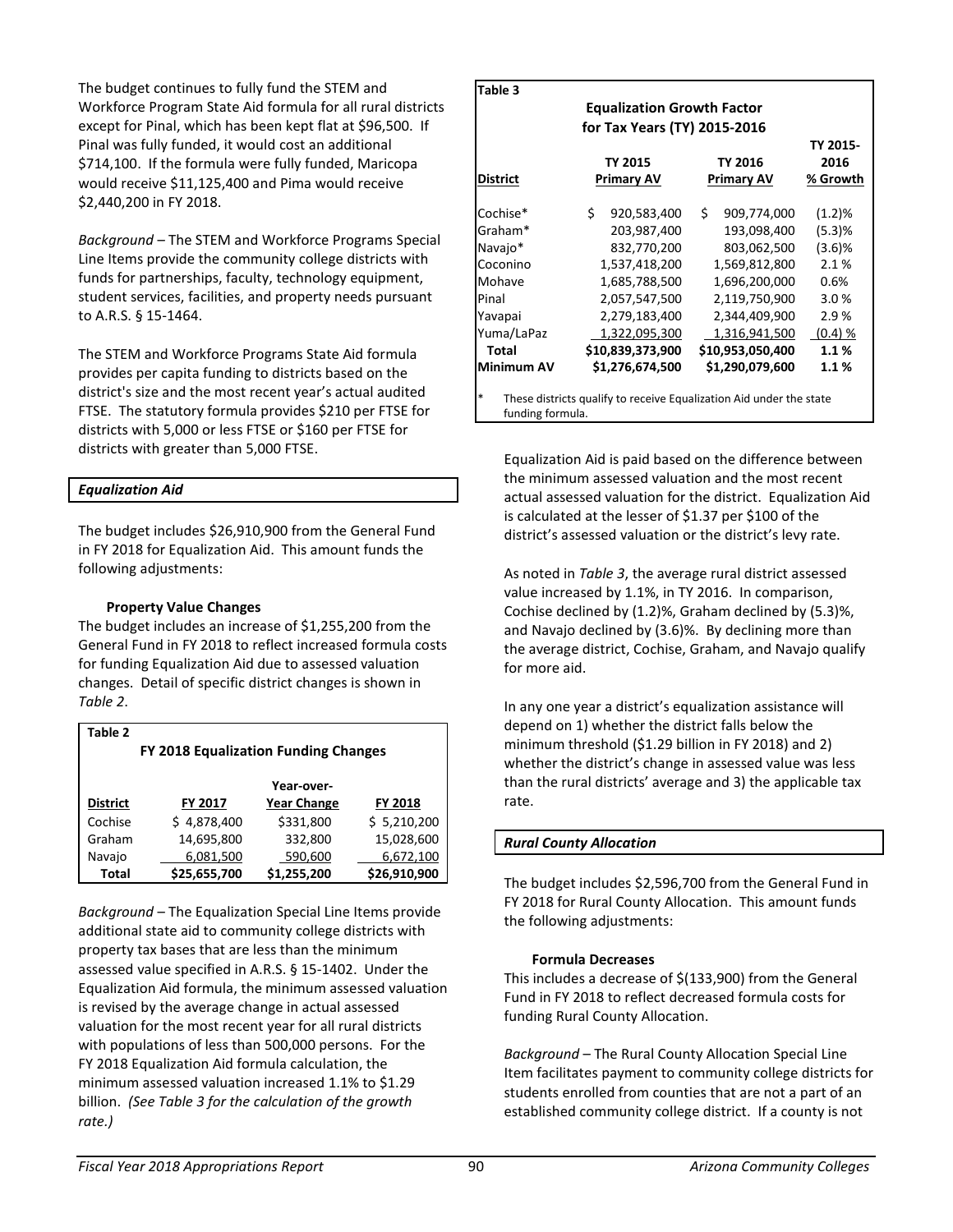part of a community college district, it is responsible for the cost of their students attending community college in another county. A.R.S. § 15-1469.01 provides that the General Fund will pay the initial cost for these counties and then the state will withhold these counties' sales tax revenues to offset that cost; therefore, there is no net General Fund impact. The payments made on behalf of the counties are not included in county expenditure limits established in the Arizona Constitution. The county payments are partially offset by a state subsidy. *(See next line item.)*

Each year, the amount is determined by enrollment counts submitted to the JLBC Staff. The JLBC Staff is required by A.R.S. § 15-1469D to report the county withholdings to the Treasurer by May 15 for the upcoming fiscal year. In May 2017, the JLBC Staff reported the amount to be \$2,596,700 for FY 2018.

Monies for the Rural County Allocation are authorized by A.R.S. § 15-1469.01, and therefore do not appear in the General Appropriation Act.

# *Rural County Reimbursement Subsidy*

The budget includes \$1,273,800 from the General Fund in FY 2018 for Rural County Reimbursement Subsidy. This amount is unchanged from FY 2017.

This funding partially offsets the cost to counties that are not part of an established community college district. The funding is appropriated to Apache and Greenlee Counties. The FY 2018 budget allocates \$699,300 to Apache and \$574,500 to Greenlee.

# *Tribal Community Colleges*

The budget includes \$2,625,000 from the General Fund in FY 2018 for Tribal Community Colleges. This amount is unchanged from FY 2017.

*Background* – A.R.S. § 42-5031.01 allows any qualifying tribal community college to receive \$1,750,000, or 10% of the Transaction Privilege Tax (TPT) revenues collected from all sources located on the reservation, whichever is less. These monies provide tribal community colleges with funding for maintenance, renewal, and capital expenses. A.R.S. § 42-5031.01 also allows any additional technical college located on the same reservation to receive \$875,000, or 5% of the TPT revenues collected from sources located on the reservation, whichever is less. Actual amounts for FY 2018 will depend on FY 2018 collections. Given the language of A.R.S. § 42-5031.01, these monies do not appear in the General Appropriation Act.

This funding is limited to tribes that enter into a compact with the Executive. The FY 2016 Higher Education BRB extended the deadline for tribes to enter into a compact from September 1, 2012 to September 1, 2017. Diné College and Navajo Technical College on the Navajo Nation are the only schools that currently qualify to receive TPT revenues. The only other existing tribal community college in Arizona is Tohono O'Odham Community College. If Tohono O'Odham enters into a compact with the Executive before September 1, 2017 it would receive roughly \$138,700, which is 10% of the total FY 2016 TPT collections from the reservation.

Laws 2016, Chapter 148 increased the term of an initial compact from 10 to 20 years and changed the time of a JLBC review required for a compact renewal from the last year of the term to the fourth year prior to the expiration of the term. The Navajo Nation compact is set to expire in 2020. If the Navajo Nation enters into a new 20-year compact with the Executive, the next JLBC review would be in 2036.

The budget assumes that \$1,750,000 will be distributed to Diné College and \$875,000 will be distributed to Navajo Technical College in FY 2018. These amounts represent 10% and 5%, up to \$1,750,000 and \$875,000, respectively, of the estimated TPT revenues to be collected in the Navajo reservation in FY 2018.

# *Additional Gila Workforce Development Aid*

The budget includes \$250,000 for Additional Gila Workforce Development Aid in FY 2018. This amount funds the following adjustments:

**Additional Gila Workforce Development Aid** The budget includes an increase of \$250,000 from the General Fund in FY 2018 for Gila County.

*Background* – As a provisional community college district, Gila County is not eligible for a \$200,000 annual Workforce Development allocation from Proposition 301 monies (see A.R.S. § 42-5029). The budget provides General Fund money for this purpose. Of the \$250,000, \$50,000 is one-time. The FY 2018 budget's 3-year spending plan includes \$200,000 for Gila County in FY 2019 and FY 2020.

# *Other Issues*

### *Long-Term Budget Impacts*

Beyond FY 2018 budget changes, the JLBC Staff estimates that Community College statutory caseload changes will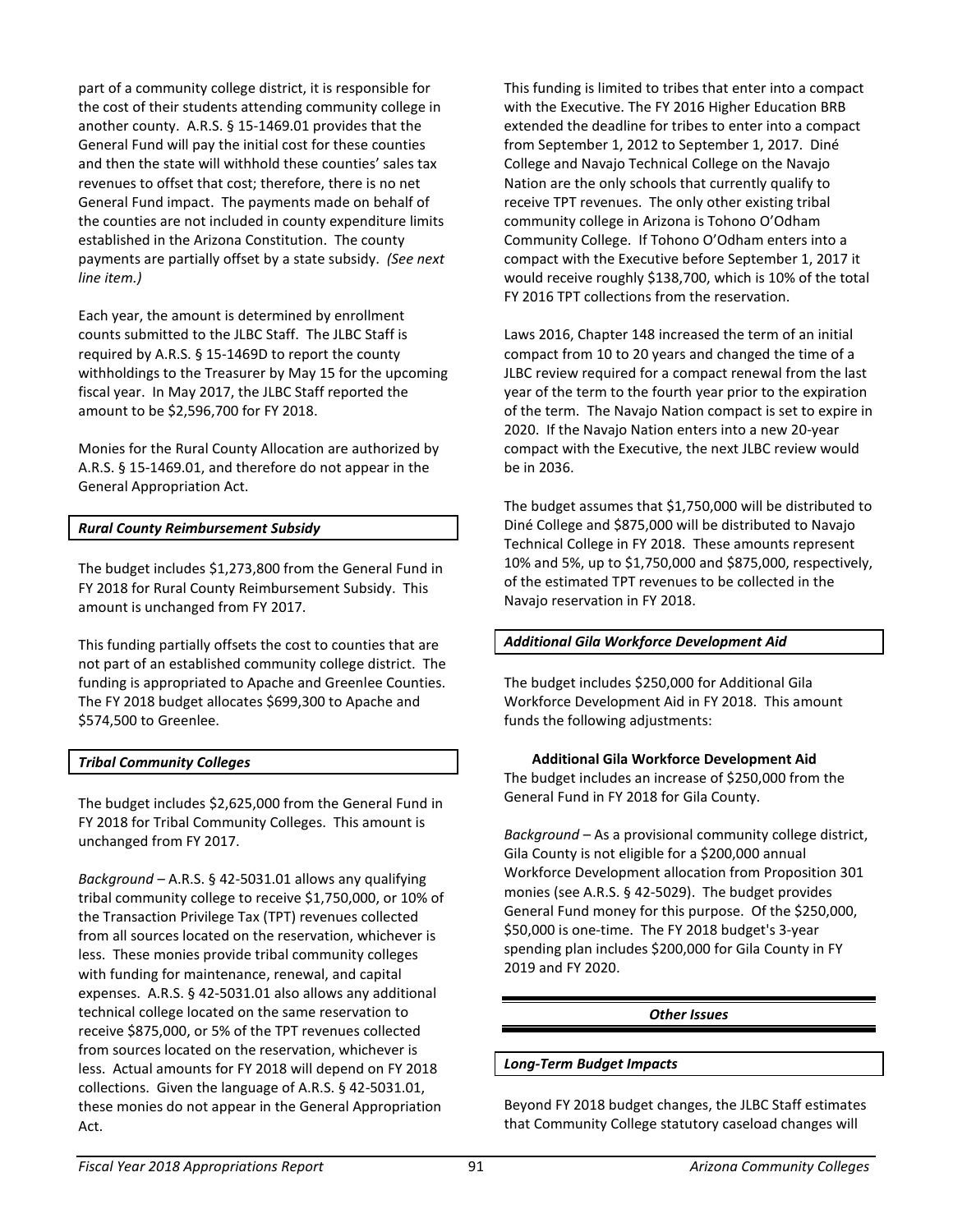#### **Table 4**

#### **Total Estimated Community College Revenues – FY 2017**

|                          |                          |                     |               |               |              |                 |                 | % Change |
|--------------------------|--------------------------|---------------------|---------------|---------------|--------------|-----------------|-----------------|----------|
|                          |                          |                     | Property      |               |              | FY 2017         | FY 2016         | from     |
| <b>District</b>          | <b>State Aid</b>         | <b>Tuition/Fees</b> | Taxes         | Grants        | Other $1/$   | Total $2/$      | Total $3/$      | FY 2016  |
| Cochise                  | \$10,556,600             | \$8,615,300         | \$20,754,900  | \$14,481,800  | \$1,142,900  | \$55,551,500    | \$51,614,100    | 7.6%     |
| Coconino                 | 2,174,400                | 8,170,700           | 9,755,000     | 6,683,700     | 946,300      | 27,730,100      | 26,129,900      | 6.1%     |
| Gila 4                   | 457,700                  | 1,400,000           | 4,335,100     | 130,300       | 375,000      | 6,698,100       | 5,276,100       | 27.0%    |
| Graham                   | 17,540,700               | 7,963,800           | 5,941,300     | 9,350,800     | 9,205,100    | 50,001,700      | 43,935,000      | 13.8%    |
| Maricopa                 | $\overline{\phantom{0}}$ | 274,647,700         | 529,423,900   | 272,524,400   | 47,135,700   | 1,123,731,700   | 976,335,900     | 15.1%    |
| Mohave                   | 1,820,000                | 7,958,300           | 22,539,100    | 8,592,500     | 896,100      | 41,806,000      | 41,216,500      | 1.4%     |
| Navajo                   | 8,041,200                | 4,700,000           | 14,362,000    | 6,046,300     | 2,943,700    | 36,093,200      | 36,098,500      | $0.0\%$  |
| Pima                     |                          | 48,183,000          | 107,347,000   | 58,012,000    | 5,494,000    | 219,036,000     | 201,169,000     | 8.9%     |
| Pinal                    | 1,821,200                | 14,000,000          | 50,672,000    | 25,600,000    | 1,845,000    | 93,938,200      | 90,158,400      | 4.2%     |
| Santa Cruz <sup>4/</sup> | 142,600                  | 0                   | 1,530,000     | 25,000        | 11.200       | 1,708,800       | 1,627,700       | 5.0%     |
| Yavapai                  | 1,574,600                | 10,751,000          | 47,978,300    | 13,474,000    | 4,288,700    | 78,066,600      | 76,703,100      | 1.8%     |
| Yuma/La Paz              | 3.554.100                | 14,233,000          | 34,576,400    | 19,905,100    | 4,396,000    | 76,664,600      | 83,404,000      | (8.1)%   |
| Total                    | \$47,683,100             | \$400,622,800       | \$849,215,000 | \$434,825,900 | \$78,679,700 | \$1,811,027,600 | \$1,633,668,200 | 10.9%    |

 $\mathcal{L}=\mathcal{L}$ 1/ Includes auxiliary programs, interest income, workforce development funds, and transfers.

2/ Total revenues do not include bond proceeds or district fund balances. Including these amounts total revenues are estimated to be \$2,210,678,500 for FY 2017.

3/ Total revenues do not include bond proceeds or district fund balances. Including these amounts total revenues are \$1,735,253,100 for FY 2016. 4/ Gila Provisional Community College contracts with Graham County's Eastern Arizona College in order to provide degree programs. Therefore, Gila's tuition and fee revenues are collected by Graham according to their contract agreement. Santa Cruz Provisional Community College contracts with Cochise County's Community College in order to provide degree programs. Therefore, Santa Cruz's tuition and fee revenues are collected by Cochise according to their contract agreement.

require an additional \$945,900 in FY 2019 and an additional \$1,200,000 in FY 2020.

These estimates assume:

- Flat enrollment growth (so no change in costs for Operating State Aid or STEM and Workforce Programs State Aid for FY 2019 and FY 2020).
- No funding changes for Operating State Aid or STEM and Workforce Programs State Aid for Maricopa and Pima County.
- A \$(50,000) reduction to reduce the Gila Community College Workforce Development aid from \$250,000 to \$200,000.
- An increase of \$995,900 for Equalization Aid in FY 2019 and \$1,200,000 in FY 2020. These estimates are based on Net Assessed Value (NAV) growth of 1.5% in FY 2019 and 2.0% growth in FY 2020 for counties overall, but a (0.5)% NAV decline in both years for the 3 counties that receive Equalization Aid based on past trends. This would cause NAV in those 3 districts to grow farther from the statewide NAV average for rural counties in both years, entitling them to more Equalization Aid in both years.

### *Community College Revenue Sources*

In addition to state General Fund monies, Arizona's community colleges receive revenues from a number of other sources, including student tuition and fees, local property taxes, grants, and other monies generated by

the colleges. Of the total, the community colleges receive 2.6% of their revenues (excluding bond proceeds) from state aid.

For FY 2017, base operating revenues from all sources are estimated to be \$1,811,027,600, which would be an increase of 10.9% from FY 2016. *(See Table 4 for a summary of FY 2017 total revenue estimates.)*

Property taxes are the single largest revenue source for the community colleges, accounting for 45.4% of their revenues. There are 2 types of property taxes: primary and secondary. For the community colleges, primary property taxes are levied for operating purposes and secondary property taxes are levied to pay for capital outlay expenses. Each community college district determines its primary and secondary property tax rates. *(See Table 5 for a summary of FY 2017 property tax rates.)*

In November 2012, Arizona voters approved Proposition 117, which requires primary and secondary taxes to be levied on the same tax base. *(See FY 2017 Appropriations Report for more information.)* Previously, taxes were levied on 2 valuations: full cash value and limited property value. Proposition 117 requires all property taxes to be levied on the limited property value.

Proposition 117 also capped annual property value increases on any single parcel of real property to 5% starting in FY 2016. The existing 2% "levy limit" remains in place. Under A.R.S. § 42-17051, community colleges are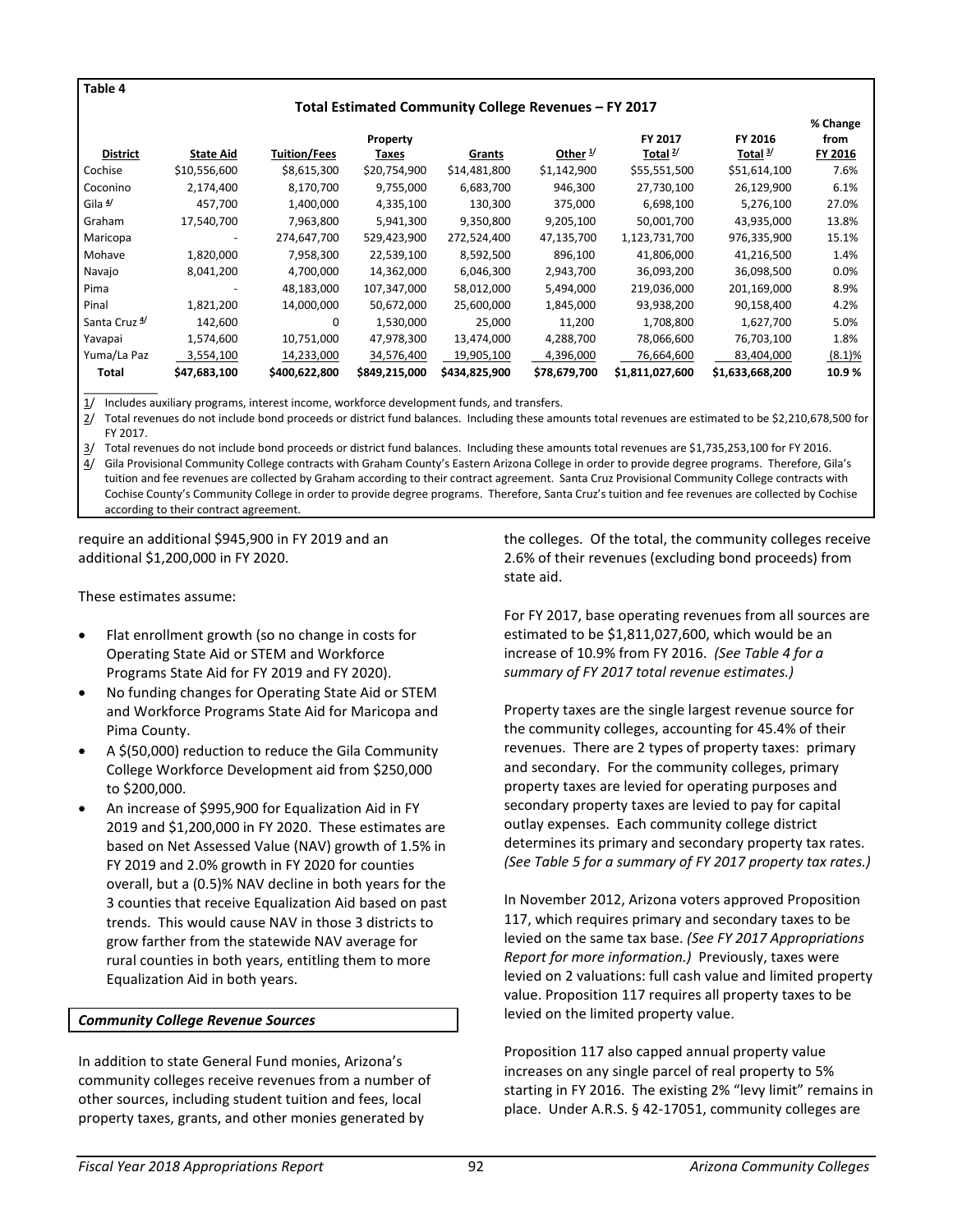| Table 5                               |                 |                   |                         |                                                     |  |  |  |
|---------------------------------------|-----------------|-------------------|-------------------------|-----------------------------------------------------|--|--|--|
| Community College Tax Rates – FY 2017 |                 |                   |                         |                                                     |  |  |  |
| <b>District</b>                       | Primary<br>Rate | Secondary<br>Rate | <b>Combined</b><br>Rate | % Change in<br><b>Combined Rate</b><br>from FY 2016 |  |  |  |
| Cochise                               | \$2.29          | \$0.00            | \$2.29                  | 5.1%                                                |  |  |  |
| Coconino                              | 0.49            | 0.13              | 0.62                    | 1.8%                                                |  |  |  |
| Gila                                  | 0.87            | 0.00              | 0.87                    | 2.5%                                                |  |  |  |
| Graham                                | 3.08            | 0.00              | 3.08                    | 6.6%                                                |  |  |  |
| Maricopa                              | 1.24            | 0.23              | 1.47                    | (1.9)%                                              |  |  |  |
| Mohave                                | 1.33            | 0.00              | 1.33                    | 2.8%                                                |  |  |  |
| Navajo                                | 1.79            | 0.00              | 1.79                    | 2.6%                                                |  |  |  |
| Pima                                  | 1.37            | 0.00              | 1.37                    | 0.3%                                                |  |  |  |
| Pinal                                 | 2.29            | 0.34              | 2.63                    | (0.9)%                                              |  |  |  |
| Santa Cruz                            | 0.49            | 0.00              | 0.49                    | 5.6%                                                |  |  |  |
| Yavapai                               | 1.84            | 0.21              | 2.06                    | (1.6)%                                              |  |  |  |
| Yuma/La Paz                           | 2.25            | 0.37              | 2.63                    | 2.6%                                                |  |  |  |

allowed to collect 2% more in property tax revenues annually, not including revenue from new construction.

Any increase over 2% requires voter approval, unless the district has foregone increases in prior years and consolidates those increases into a single year.

The community colleges also collect tuition and fees from enrolled students. These collections account for approximately 22.1% of total revenues. Tuition and fees are assessed on a per credit hour basis. FY 2017 weighted average tuition (weighted for each district's proportion of the statewide FTSE count) is \$2,544 if a full-time student attends for 30 hours a year. The FY 2017 amount represents an increase of 3.0% from FY 2016. *(See Table 6 for FY 2017 resident tuition and fee rates.)*

# **Table 6**

| Community College Resident Tuition and Fees - FY 2017 |  |
|-------------------------------------------------------|--|
|-------------------------------------------------------|--|

|                                                                     |                    |                   | % Change       |  |  |
|---------------------------------------------------------------------|--------------------|-------------------|----------------|--|--|
|                                                                     | Cost Per           | Annual            | from           |  |  |
| District                                                            | <b>Credit Hour</b> | Cost <sup>1</sup> | <b>FY 2016</b> |  |  |
| Cochise                                                             | \$79               | \$2,370           | 2.6%           |  |  |
| Coconino                                                            | 102                | 3,060             | 10.9%          |  |  |
| Gila                                                                | 80                 | 2,400             | 15.4%          |  |  |
| Graham                                                              | 80                 | 2,400             | 15.4%          |  |  |
| Maricopa                                                            | 86                 | 2,580             | 2.4%           |  |  |
| Mohave                                                              | 88                 | 2,640             | 0.0%           |  |  |
| Navajo                                                              | 70                 | 2,100             | 2.9%           |  |  |
| Pima                                                                | 85                 | 2,550             | 3.7%           |  |  |
| Pinal                                                               | 84                 | 2,520             | 2.4%           |  |  |
| Santa Cruz                                                          | 79                 | 2,370             | 2.6%           |  |  |
| Yavapai                                                             | 79                 | 2,370             | 5.3%           |  |  |
| Yuma/La Paz                                                         | 80                 | 2,400             | 2.6%           |  |  |
| <b>Weighted Average</b>                                             | \$85               | \$2.544           | 3.0%           |  |  |
| Annual cost is for 30 hours a year, or 15 hours per semester.<br>1/ |                    |                   |                |  |  |

Community colleges also receive grants and "other" revenue from a variety of sources. Combined, they account for approximately 28.3% of community college revenues. Grants traditionally come from the federal government, including: the U.S. Department of Education, Small Business Administration, National Science Foundation, and Health and Human Services. Revenue listed in the "other" category includes auxiliary programs, interest incomes, workforce development funds, and transfers.

# *Total Community College Expenditures*

*Table 7* shows total budgeted FY 2017 community college expenditures. In FY 2017, total budgeted expenditures are \$2,213,367,100. As mentioned previously, base operating revenues for FY 2017 are \$1,811,026,700; however, this figure does not include allocated fund balances or bond proceeds. Including these amounts, total available revenues are \$2,210,679,400. Of the total \$2,213,367,100 in expenditures, \$1,586,666,800, or 72%, of these expenditures are from the community colleges' General and Restricted Funds. This includes about \$499,238,300, or 23%, for instruction and \$281,986,800, or 13%, for administrative support.

Expenditures for auxiliary enterprises, including revenue generating retail and business services such as parking lots, book stores, and food service, are \$175,168,700, or 8% of the total. Plant Fund expenditures, which generally include capital costs, are \$220,998,600, or 10% of the total. The remaining \$230,533,000 is for debt service.

*Community College Expenditure Limitation -* Laws 2016, Chapter 58 modified the method for calculating community college expenditure limits, excludes certain types of expenditures from counting against the limit, and allows for an adjustment to the base expenditure limit.

The expenditure limit is determined by the Economic Estimates Commission (EEC) by adjusting the FY 1980 base limit by changes in estimated FTSE and inflation. Districts are required to submit FTSE estimates annually to the EEC, which uses those estimates to calculate new expenditure limits annually. Chapter 58 requires that districts use the same FTSE calculation method for the EEC submissions as the FTSE calculation for state aid, except that enrollment in career and technical education courses receives an additional weight. Chapter 58 permits districts to submit 1 of the 3 following options as FTSE estimates to the EEC:

The most recent audited FTSE count for the expenditure limit calculation.